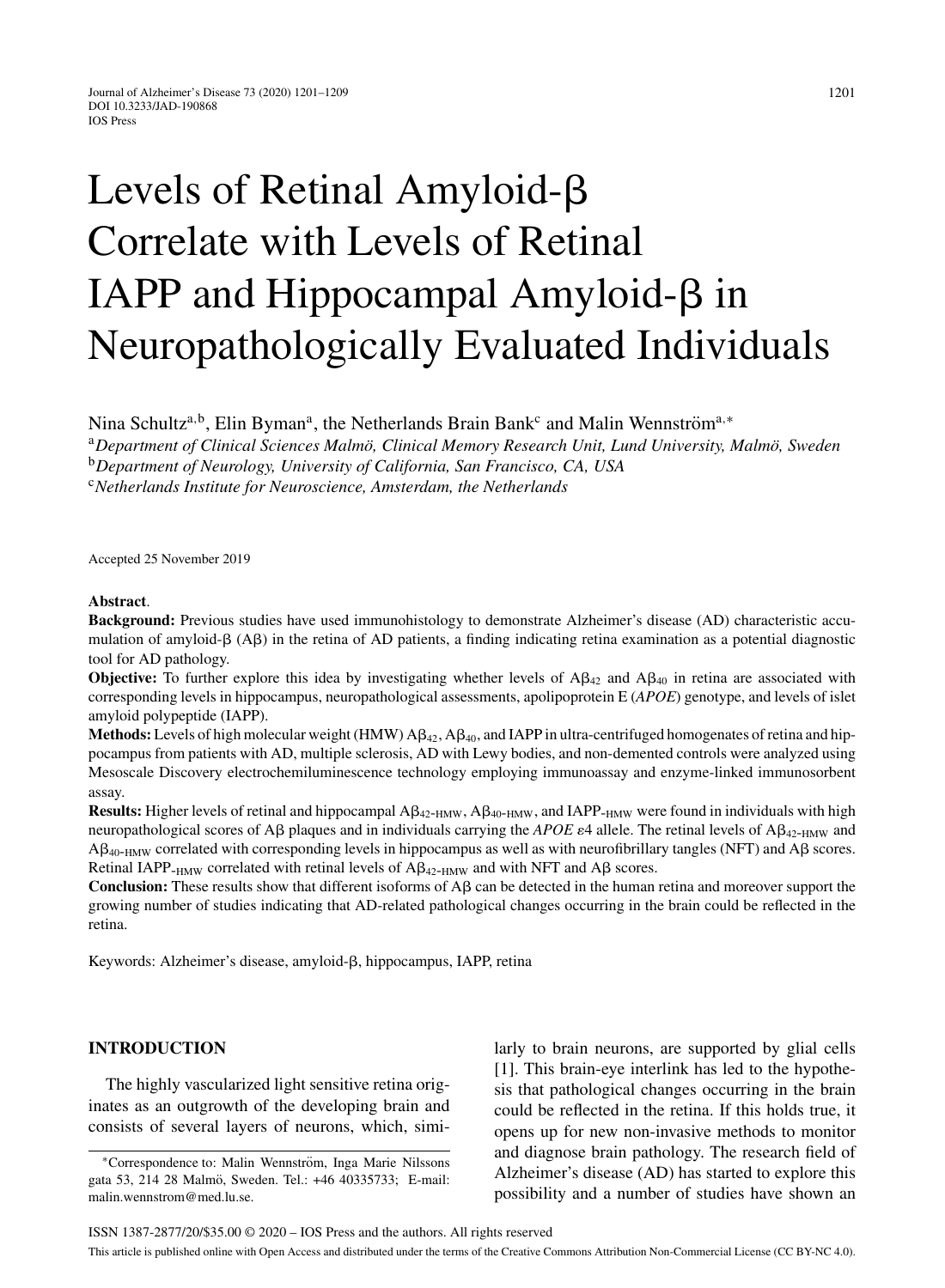association between AD pathology and pathological changes in the retina [2–6]. Most striking is the finding of amyloid- $\beta$  (A $\beta$ ) depositions in retina of AD patients, as brain depositions of this peptide is widely known to be one of the hallmarks of AD. The presence of retinal  $\text{A}\beta$  depositions has foremost been revealed by immunohistological stainings using either antibodies directed against the  $A\beta_{42}$  or the  $A\beta_{40}$  peptides (the two  $A\beta$  variants foremost associated with AD) or curcumin [3, 4], a dye binding to amyloid peptides in general. The retinal  $\text{A}\beta$  is found primarily within the neuronal cell layer [4], both intracellularly [5] and extracellularly as well as outside vessels [7], but the peptide has also been found within retinal drusen [8]. However, even though previous studies have demonstrated increased levels of retinal  $AB_{42}$ in AD patients and transgenic AD mice [9] as well as a correlation between retinal  $A\beta$  depositions and  $AD$ severity [4], there are no studies verifying whether levels of  $A\beta$  correlate between brain and retina in humans. Thus, in order to search for further support of the potential use for retina observation as a diagnostic tool, the current study aims to investigate whether levels of  $A\beta_{42}$  and  $A\beta_{40}$  in retina correlate with the corresponding levels in hippocampus of individuals with low and high  $\text{A}\beta$  scores [nondemented controls (NC)) and patients with either multiple sclerosis (MS), AD, or AD with Lewy bodies (AD+LB)]. Since, we found it particularly interesting to investigate whether there is support for an association between  $\text{A}\beta$  depositions in the two organs, we ultra-centrifuged homogenates of retinas and hippocampi in order to yield high molecular weight samples before analyzing levels of  $A\beta_{42}$  and  $A\beta_{40}$ . Since recent studies have suggested that islet amyloid polypeptide (IAPP), a pancreatic derived hormone peptide can seed  $\text{A}\beta$  [10] and thereby contribute to the  $\text{A}\beta$  plaque formation in the brain [11], we further found it interesting to investigate the potential relationship between IAPP and  $\overrightarrow{AB}$  peptides in the retina. Thus, we also measured levels of IAPP in the ultra-centrifuged samples and analyzed its association with  $\text{A}\beta$  levels, neuropathological assessments, and Apolipoprotein E (*APOE*) genotype.

#### **MATERIAL AND METHODS**

#### *Individuals included in the study*

Frozen samples of midlevel hippocampus and retina (right eyeball) from clinically and postmortem

verified patients with AD  $(n=5)$ , MS  $(n=4)$ , AD+LB  $(n=3)$ , and NC  $(n=4)$  from the Netherlands Brain Bank (NBB) were included in the study. All individuals were included in the retinal and hippocampal  $A\beta_{40}$  and  $A\beta_{42}$  analysis and the hippocampal IAPP analysis. Five of these individuals  $(AD \t n=1, MS)$  $n = 3$ , and NC  $n = 1$ ) were missing in the retinal IAPP analysis. Single nucleotide polymorphisms at position rs429358 and rs7412 of the *APOE* genotype were determined by polymerase chain reactions using allele-specific primers as previously described [12]. Clinical diagnosis, *APOE* genotype, demographic data, and neuropathological assessment (Braak stages for presence of neurofibrillary tangles (NFT) and ABC stages for presence of  $A\beta$  burden) are presented in Table 1. Written consent for the use of tissue and clinical data for research purposes was obtained from all patients or their next of kin in accordance with the International Declaration of Helsinki. The medical ethics review committee of VU medical center, Amsterdam, has approved the procedures of tissue collection and the regional ethical review board in Lund has approved the study. All human data was analyzed anonymously.

## *Tissue extraction*

The right eyeball of the patients was enucleated and the anterior segment (including the lens and cornea) as well as the vitreous was removed. Thereafter the eyecups were filled with Tissue-Tek O.C.T. Compound (Sakura Finetek, Torrance, CA), snap frozen with isopentane cooled with liquid nitrogen and kept in  $-80^{\circ}$ C until used. Retina samples (cut in  $1.0 \times 0.5$  cm pieces 0.5 cm from the optic nerve in the far peripheral superior part) and hippocampal samples (CA1 and molecular layer) (approximately 30 mg), were homogenized in cell-lysis buffer (Sigma Aldrich, St. Louis, MO) together with protease inhibitors at 4 $\degree$ C and ultra-centrifuged 350,000  $\times$  g for 1 h 4°C. The pellet was re-homogenized in 100% formic acid  $(10 \mu l/mg$  tissue), incubated 1 h room temperature and then centrifuged at  $13,000 \times g$  for 20 min 4°C. The supernatant was lyophilized and then re-dissolved in DMSO to generate the high-molecular weight fraction (HMW) (for  $A\beta_{42}$  and  $A\beta_{40}$  analysis). The HMW fraction was then further processed by dissolving the fraction in guanine hydrochloride (GuHCl) (1:1) to create the HMW-GuHCl fraction (for IAPP analysis).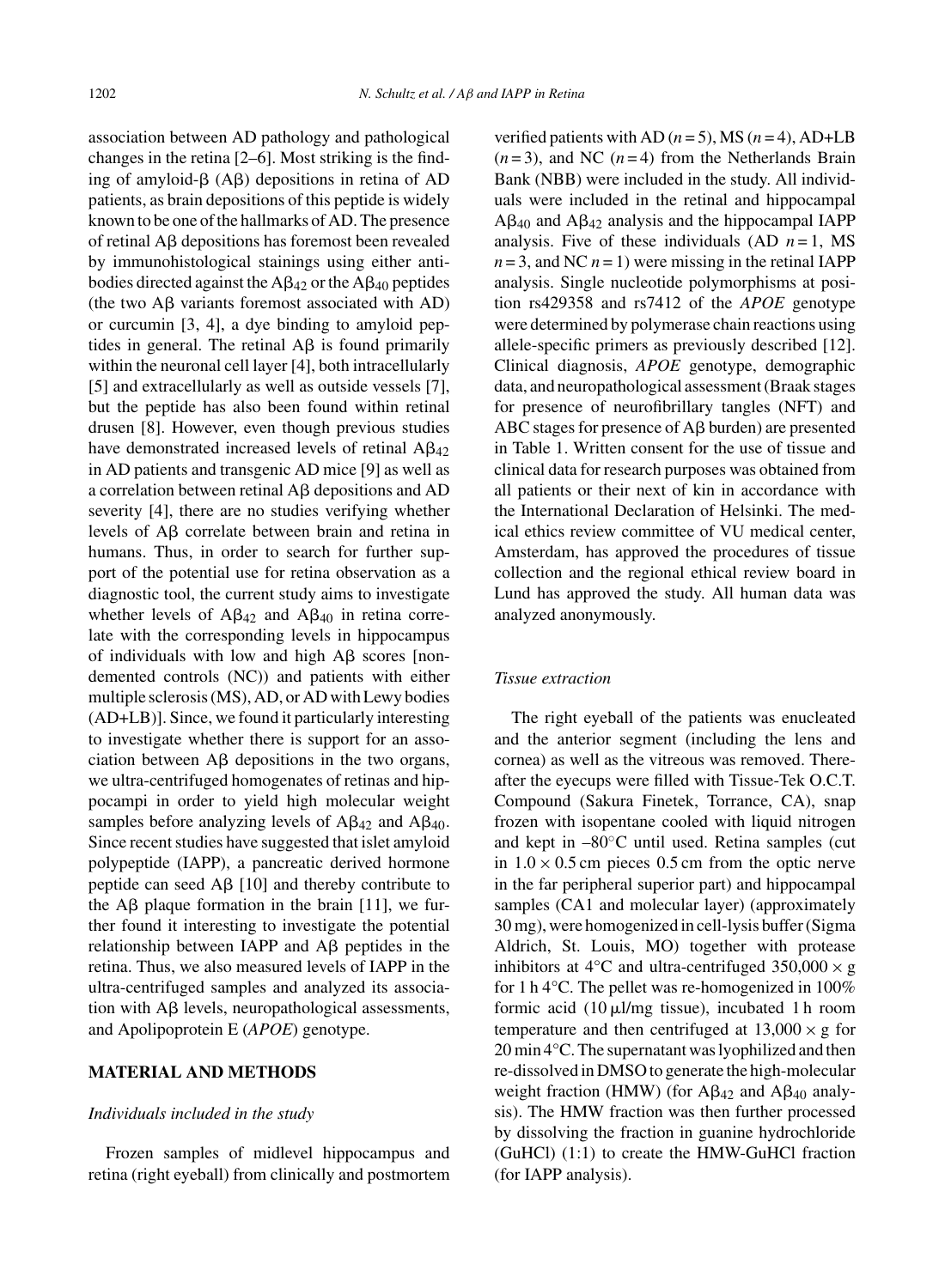Table 1 Demographic data, apolipoprotein E (APOE) genotype, neuropathological evaluation, and cause of death of the individuals included in the study

| Clinical<br>diagnosis | Gender | Age<br>(y) | Neuropathol. evaluation<br>(NFT/AB/LB) | <b>APOE</b><br>genotype | Cause of death                    | Postmortem<br>delay |
|-----------------------|--------|------------|----------------------------------------|-------------------------|-----------------------------------|---------------------|
| NC.                   | M      | 70         | 1/O/3                                  | 3/2                     | Pneumonia, cardiogenic shock      | 6h 20min            |
| NC                    | M      | 81         | 3/C/0                                  | 4/3                     | Pancreas carcinoma                | 4h 30min            |
| NC.                   | F      | 92         | 3/O/0                                  | 3/4                     | Heart failure                     | $6h$ 35 $min$       |
| NC.                   | F      | 60         | 0/O/0                                  | 3/2                     | Mammacarcinoma                    | 8h 10min            |
| AD                    | F      | 85         | 5/C/0                                  | 3/4                     | Pneumonia                         | 8h 15min            |
| AD                    | F      | 70         | 6/C/0                                  | 4/3                     | Atrioventricular block            | $6h$ 10 $min$       |
| AD                    | F      | 91         | 6/C/0                                  | 4/4                     | Cachexia, severe AD               | 4h 20min            |
| AD                    | F      | 78         | 6/C/0                                  | 4/4                     | Cachexia, severe AD               | $4h$ 45 $min$       |
| AD                    | F      | 64         | 4/C/0                                  | 3/3                     | Cerebrovascular accident          | $6h$ 37 $min$       |
| MS                    | F      | 60         | 0/A/na                                 | 3/4                     | Multiple sclerosis                | $7h$ 25 $min$       |
| MS                    | M      | 78         | 2/O/na                                 | 3/3                     | Euthanasia, Multiple sclerosis    | 8h 45min            |
| MS                    | F      | 87         | 2/A/na                                 | 3/3                     | Renal insufficiency               | 9h 30min            |
| MS                    | F      | 81         | 4/A/na                                 | 3/3                     | Cardiac asthma                    | $9h$ 35 $min$       |
| $AD+LB$               | F      | 83         | 4/C/6                                  | 3/3                     | Gastro-enteritis, dementia        | $6h$ 15 $min$       |
| $AD+LB$               | F      | 88         | 5/C/5                                  | 3/3                     | Cachexia, vascular dementia       | 5h 40min            |
| $AD+LB$               | M      | 63         | 4/C/6                                  | 4/4                     | Hepatic insufficiency, metastases | 4h 55min            |

Individuals neuropathologically diagnosed as non-demented controls (NC) or patients with Alzheimer's disease (AD), multiple sclerosis (MS), and Alzheimer's disease with Lewy bodies (AD+LB) included in the study. Braak staging of neurofibrillary tangles (NFT) and Lewy bodies (LB) and ABC stages of amyloid (Aß). F, female; M, male; na, not analyzed.

# *Analysis of A*β*40-HMW and A*β*42-HMW in retina and brain tissue*

Levels of  $A\beta_{38-HMW}$ ,  $A\beta_{40-HMW}$ , and  $A\beta_{42-HMW}$ of retina and brain tissue were analyzed using MesoScale Discovery V-plex Aß Peptide Panel 1 kit with electrochemiluminescence detection technology (MesoScale Discovery, Rockville, MD) according to manufacturers' protocol. The electrochemiluminescence signal was quantified using a MesoScale Discovery SECTOR Imager 6000. The majority of the  $\text{A}\beta_{38}$  values was below detection and will therefore not be reported in this study. The dynamic range for  $\text{A}\beta_{40}$  were 2.26-14900 pg/ml and for  $A\beta_{42}$  0.482-1380 pg/ml. Protein concentrations were assessed using BCA Protein Assay (Thermo Fischer, Waltham, MA) according to the manufactures' instructions, and used to normalize  $\mathsf{A}\beta$  levels. Retinal  $A\beta_{42}$  and  $A\beta_{40}$  values from two individuals (NC  $n = 1$  and MS  $n = 1$ ) and hippocampal  $\text{A} \beta_{42}$ values from one individual (MS  $n = 1$ ) were below detection and were set to the lowest detected normalized value divided by two.

#### *Analysis of IAPP in retina and brain tissue*

Levels of IAPP in HMW-GuHCl fraction of retina and brain tissue were analyzed using Amylin EIA Kit (Peninsula Laboratories, San Carlos, CA) according to manufacturers' instructions. The

absorbance was quantified using a Cytation 5 Cell Imaging Multi-Mode Reader (BioTek, Winooski, VT). Protein concentrations were assessed using BCA Protein Assay (ThermoFischer) according to the manufactures instructions and used to normalize IAPP.

#### *Statistical analysis*

Statistical analysis was performed using SPSS software 24.0 (SPSS Inc., Chicago, IL). The Wilk-Shapiro test was used to assess normal distribution. Levels of  $A\beta_{40-HMW}$  and  $A\beta_{42-HMW}$  were not normally distributed and logarithmic transformations were therefore used to correct for the skewed data distributions. Differences in levels of  $A\beta_{40-HMW}$ ,  $A\beta_{42-HMW}$ , and IAPP<sub>HMW</sub> were analyzed by use of student *t*-test (when two groups were compared) and ANOVA followed by Tukey HSD test (when four groups were compared). Differences in levels of  $A\beta_{40-HMW}$  and  $A\beta_{42-HMW}$  were also analyzed using ANCOVA analysis with *APOE* as covariate. Correlations between the investigated variables were examined using two-tailed Pearson correlation test, except for in the correlation analyses involving NFT scores and  $\text{A}\beta$  scores, which were performed using Spearman correlation test. Results are presented as mean  $\pm$  standard deviation. A  $p < 0.05$  was considered significant.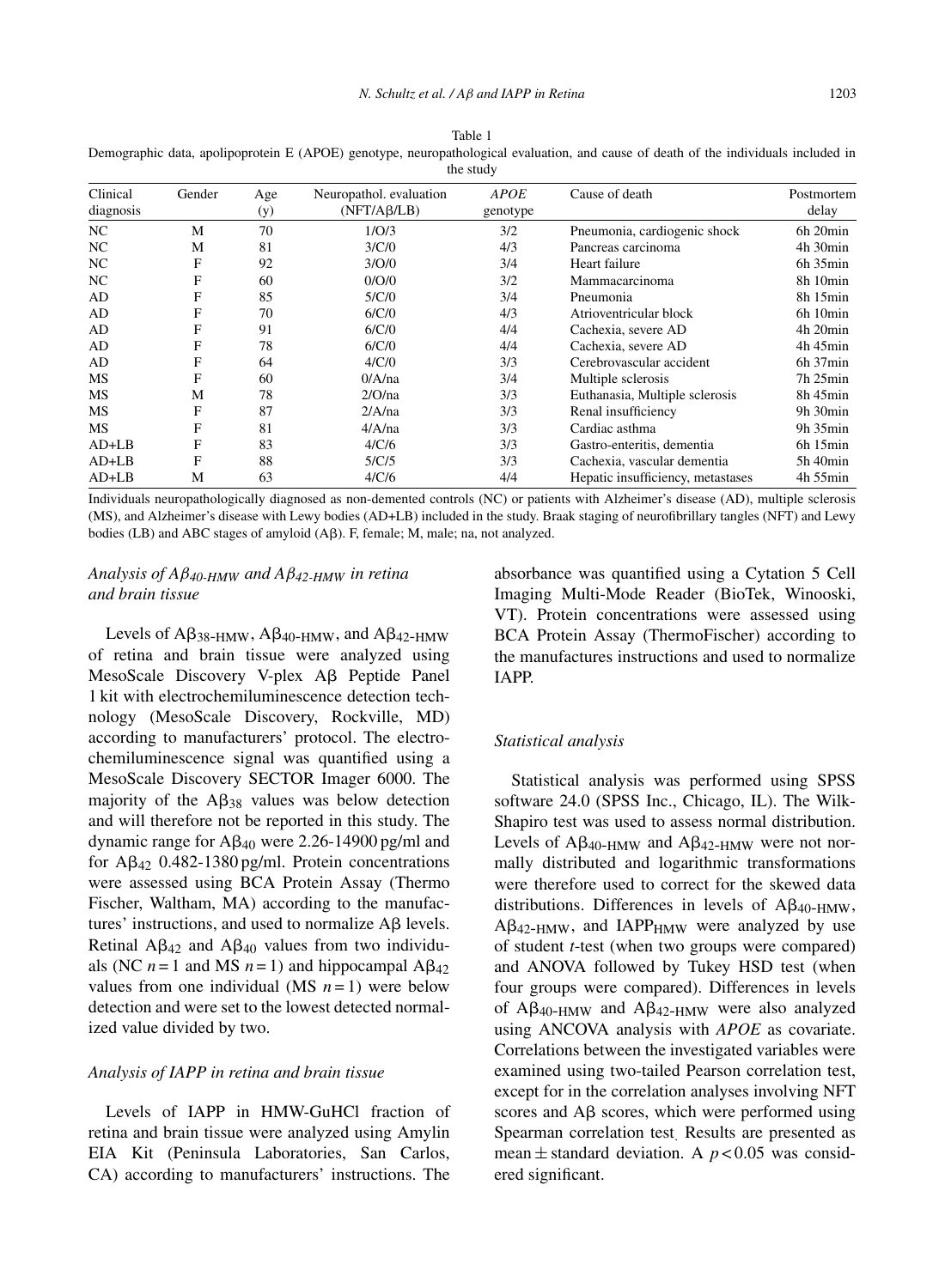## **RESULTS**

## *Individuals included in the study*

The demographic data on individuals included in the study is showed in Table 1. No significant differences in age were found between the groups (NC:  $76 \pm 14$ , AD:  $78 \pm 11$ , MS:  $77 \pm 12$ , AD+LB:  $78 \pm 13$  years). Both females and males were included in the NC, MS, and AD+LB groups, whereas the AD patient group contained only females. AD and AD+LB patients had disorder-characteristic high amyloid plaque burden (stage C) and high numbers of NFT (Braak stages 4 and above). The MS patients displayed low or none of the AD or AD+LB characteristic neuropathological alterations. The individuals included in the NC group showed presence of NFT (stage 3 and below) and two individuals also showed either high amyloid plaque load (stage C) or presence of Lewy bodies (stage 3). Finally, 4 out of 5 AD patients as well as 2 out of 4 NCs were  $APOE \varepsilon 4$ carriers, whereas only 1 out of 3 AD+LB and 1 out of 4 MS patients carried the  $APOE \varepsilon 4$  allele.

# *Levels of high molecular weight A*β *in hippocampus*

Statistical analysis of hippocampal samples showed significantly higher levels of  $A\beta_{42-HMW}$  in both AD patients and AD+LB patients compared to NC and patients with MS (Fig. 1A). One of the NC showed  $A\beta_{42-HMW}$  levels in the same range as AD

patients (Fig. 1A). This NC had also high  $\text{A}\beta$  scores, explaining its divergent  $A\beta_{42-HMW}$  value as well as indicating a relationship between high  $\text{A}\beta$  scores and hippocampal  $A\beta_{42-HMW}$  levels. To further investigate this relationship, we divided the individuals into groups based on  $A\beta$  scores. Comparison analysis of these groups showed significantly higher hippocampal A $\beta$ <sub>42-HMW</sub> levels in individuals with high A $\beta$ scores (stage C) compared to individuals with low  $A\beta$  scores (stage O or A) (Fig. 1B).

Hippocampal  $A\beta_{40-HMW}$  levels were also significantly higher in AD patients compared to MS patients, whereas the higher levels in AD+LB patients compared to MS patients did not reach significance. The individual with high  $A\beta$  scores in the NC group also showed high  $A\beta_{40-HMW}$  levels and thus there were no differences between NC and the other patient groups (Fig. 1C). Comparison analysis based on  $A\beta$ scores showed that individuals with high  $A\beta$  scores (C) had significantly higher hippocampal  $A\beta_{40-HMW}$ levels compared to those with low  $A\beta$  scores (O or A) (Fig. 1D). Finally, analysis of  $A\beta$ - $_{\text{HMW}}$  levels in *APOE*  $\varepsilon$ 4 carriers across the groups showed that individuals carrying the  $APOE$   $\varepsilon$ 4 allele displayed higher, but not significant, levels of both  $AA_{2-HMW}$  $(457.5 \pm 459.6 \text{ versus } 159.4 \pm 211.5)$  and A $\beta_{40-HMW}$  $(202.4 \pm 411.4 \text{ versus } 133.6 \pm 137.6)$ .

## *Levels of high molecular weight A*β *in retina*

Levels of  $A\beta_{42-HMW}$  in retina were, in similarity to the corresponding levels in hippocampus, sig-



Fig. 1. Levels of  $A\beta_{42-HMW}$  and  $A\beta_{40-HMW}$  in hippocampus of individuals included in the study. Image in (A) shows a column scatter graph demonstrating higher log A $\beta_{42\text{-HMW}}$  in patients with Alzheimer's disease (AD) and Alzheimer's disease with Lewy bodies (AD+LB) compared to both non-demented controls (NC) and to patients with multiple sclerosis (MS). Image in (B) shows a column scatter graph demonstrating higher log A $\beta_{42\text{-HMW}}$  in individuals with high A $\beta$  scores (C) compared to individuals with low A $\beta$  scores (O or A). Image in (C) shows a column scatter graph demonstrating higher log  $A\beta_{40-HMW}$  in AD patients compared to patients with MS. Image in (D) shows a column scatter graph demonstrating higher log  $A\beta_{40-HMW}$  in individuals with high  $A\beta$  scores compared to individuals with low  $A\beta$  scores. Data is analyzed using ANOVA followed by Tukey HSD (A and C) and student *t*-test (B and D). Values are presented as mean value  $\pm$  SD. Of note,  $\Delta\beta_{42}$  values from one MS patient were below the detection limit and set to the lowest detected normalized value divided by two before logistic transformation. \*Significant correlation at *p* < 0.05 level. \*\*\*Significant correlation at *p* < 0.001 level.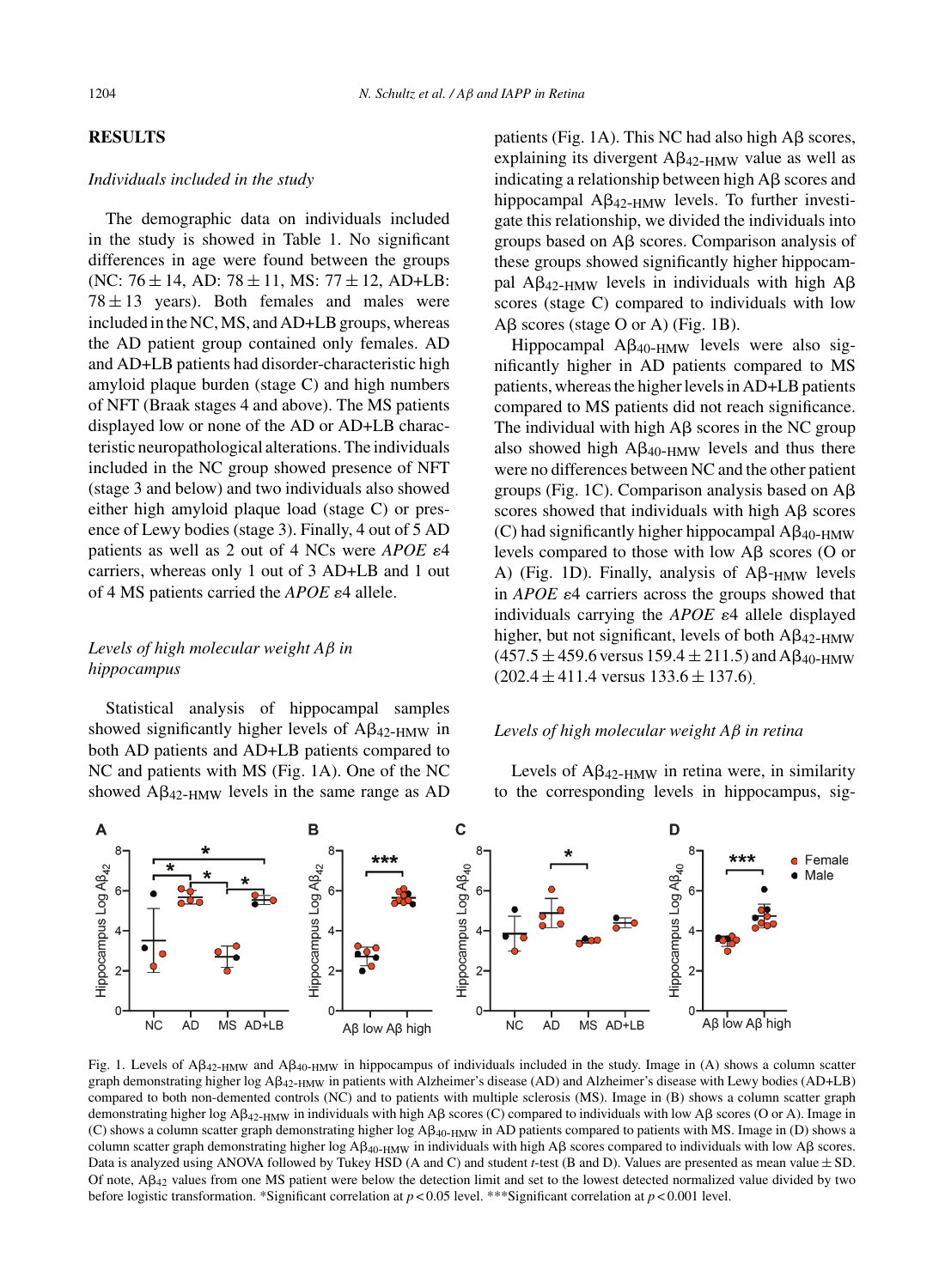nificantly higher in AD patients compared to MS (Fig. 2A). The  $A\beta_{42-HMW}$  levels in AD+LB patients did not significantly differ compared to MS or NC and  $A\beta_{42-HMW}$  levels in NC did not differ from levels in AD patients due to the one NC with high  $A\beta_{42-HMW}$  levels and high  $A\beta$  scores (Fig. 2A). Comparison analysis based on  $\mathsf{A}\mathsf{B}$  scores showed significantly higher retinal  $\text{A}\beta_{42-HMW}$  levels in individuals with high  $A\beta$  scores compared to individuals with low  $\mathbf{A}\mathbf{\beta}$  scores (Fig. 2B). Individuals carrying one or two  $APOE4 \epsilon 4$  alleles further displayed significantly higher retinal  $A\beta_{42-HMW}$  levels compared to  $APOE$   $\varepsilon$ 4 non-carriers (Fig. 2C). Retinal levels of  $A\beta_{40-HMW}$  showed a similar pattern as  $A\beta_{42-HMW}$  levels, i.e., higher (although not significant)  $A\beta_{40-HMW}$  levels in AD patients compared to MS but not to NC, due to high  $A\beta_{40-HMW}$  levels in the individual with high  $\text{A}\beta$  scores (Fig. 2D). Levels of  $A\beta_{40-HMW}$  were also significantly higher in individuals with high  $\text{A}\beta$  scores compared to individuals with

low  $\text{A}\beta$  scores (Fig. 2E). Finally, individuals carrying one or two  $APOE$   $\varepsilon$ 4 alleles displayed significantly higher levels also of retinal  $AB_{40-HMW}$  compared to  $APOE$   $\varepsilon$ 4 non-carriers (Fig. 2F). When the association to *APOE* was accounted for in an ANCOVA analysis ( $APOE$  as covariate) of  $A\beta$ - $HMW$  levels in diagnostic groups, no significant differences between groups were found  $(A\beta_{42-HMW} p = 0.078; A\beta_{40-HMW}$  $p = 0.341$ ). The differences remained however significant when individuals with high versus low  $\text{A}\beta$  scores were compared (Aβ<sub>42-HMW</sub>  $p = 0.006$ ; Aβ<sub>40-HMW</sub>  $p = 0.011$ .

# *Correlations between retinal and hippocampal levels of high molecular weight A*β

Retinal levels of both  $A\beta_{42-HMW}$  and  $A\beta_{40-HMW}$ correlated with the corresponding levels in hippocampus (Fig. 3A, B). Moreover, NFT scores and  $\text{A}\beta$  scores correlated significantly with retinal



Fig. 2. Retinal levels of  $AB_{42-HMW}$  and  $AB_{40-HMW}$  of individuals included in the study. Image in (A) shows a column scatter graph demonstrating higher log A $\beta_{42-HMW}$  in patients with Alzheimer's disease (AD) compared to patients with multiple sclerosis (MS). The column scatter graph in (B) demonstrates the higher log  $A\beta_{42-HMW}$  in individuals with high A $\beta$  scores (C) compared to individuals with low Aβ scores (O or A). The column scatter graph in (C) shows higher log Aβ<sub>42-HMW</sub> in individuals carrying the *APOE* ε4 allele compared to *APOE*  $\varepsilon$ 4 non-carriers. Image in (D) shows a column scatter graph demonstrating no significant differences in log A $\beta$ <sub>40-HMW</sub> between diagnosis groups. The column scatter graph in (E) shows higher  $log A\beta_{40-HMW}$  in individuals with high A $\beta$  scores compared to individuals with low A $\beta$  scores and the column scatter graph in (F) demonstrates higher log  $A\beta_{40-HMW}$  in individuals carrying the *APOE*  $\varepsilon$ 4 allele compared to *APOE*  $\varepsilon$ 4 non-carriers. Data is analyzed using ANOVA followed by Tukey HSD (A and D) and student *t*-test (B, C, E, and F). Values are presented as mean value  $\pm$  SD. Of note, A $\beta_{42}$  and A $\beta_{40}$  values from one NC and one MS patient were below the detection limit and set to the lowest detected normalized value divided by two before logistic transformation. \*Significant correlation at *p* < 0.05 level. \*\*Significant correlation at *p* < 0.01 level.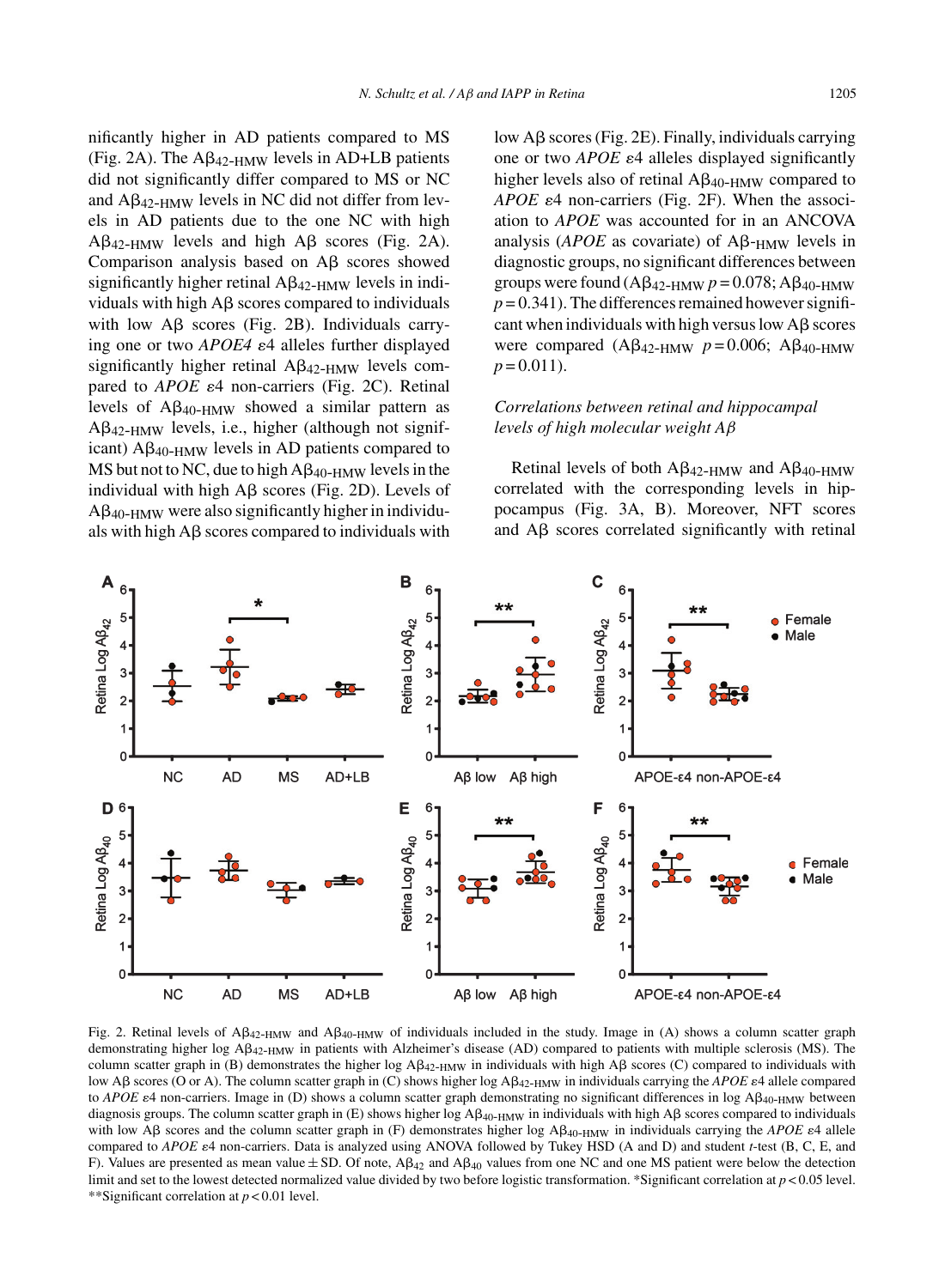

Fig. 3. Correlations between retinal and hippocampal levels of A $\beta_{42-HMW}$  and A $\beta_{40-HMW}$  and between retinal A $\beta_{42-HMW}$  and IAPP- $_{\rm HMW}$ . Scatter plot in (A) demonstrates correlations between retinal levels of  $A\beta_{42-HMW}$  and hippocampal levels of  $A\beta_{42-HMW}$ . Scatter plot in (B) shows the relationship between retinal levels of  $A\beta_{40-HMW}$  and hippocampal levels of  $A\beta_{40-HMW}$ . Scatter plot in (C) shows the association between retinal A $\beta_{42\text{-HMW}}$  and retinal IAPP-<sub>HMW</sub>. Data was analyzed with Pearson correlation test. Of note, retinal A $\beta_{42}$  and A $\beta_{40}$  values from one NC and one MS patient as well as hippocampal  $A\beta_{42}$  values from one MS patient were below the detection limit and set to the lowest detected normalized value divided by two before logistic transformation. \*Significant correlation at *p* < 0.05 level. \*\*Significant correlation at  $p < 0.01$  level.

levels of  $A\beta_{42-HMW}$  ( $r = 0.776$ ,  $p = 0.001$  and  $r =$ 0.693,  $p = 0.004$ , respectively) and A $\beta_{40-HMW}$  ( $r =$ 0.664  $p = 0.007$  and  $r = 0.630$ ,  $p = 0.012$ , respectively). As expected, NFT scores and  $\overrightarrow{AB}$  scores also correlated significantly with hippocampal levels of  $A\beta_{42-HMW}$  ( $r = 0.682$ ,  $p = 0.005$  and  $r =$ 0.850,  $p = 0.00006$ , respectively) and  $A\beta_{40-HMW}$  ( $r =$ 0.718, *p* = 0.003 and *r* = 0.850, *p* = 0.00006, respectively). The ratio between retinal and hippocampal  $A\beta_{42-HMW}$  and  $A\beta_{40-HMW}$  levels did not significantly differ although both the AD and AD+LB groups displayed lower retinal/hippocampus ratio of  $A\beta_{42-HMW}$  and  $A\beta_{40-HMW}$  compared to MS and NC (A $\beta_{42-HMW:}$  0.57  $\pm$  0.09, 0.44  $\pm$  0.04, 0.80  $\pm$ 0.16 and  $0.79 \pm 0.28$ , respectively; A $\beta_{40-HMW}$ :  $0.77 \pm 0.08$ ,  $0.77 \pm 0.02$ ,  $0.87 \pm 0.06$  and  $0.92 \pm 0.06$ 0.18, respectively). The  $A\beta_{42-HMW}$  and  $A\beta_{40-HMW}$ ratios were, however, significantly lower in individuals with high  $\text{A}\beta$  scores compared with low  $\text{A}\beta$  scores  $(A\beta_{42-HMW:} 0.52 \pm 0.09$  versus  $0.84 \pm 0.21$ ,  $p =$ 0.001, A $\beta_{40-HMW}$ : 0.79  $\pm$  0.66 versus 0.90  $\pm$  0.14,  $p = 0.045$ ). No differences in either A $\beta$  ratios were seen when comparing *APOE*  $\varepsilon$ 4 carriers with *APOE*  $\varepsilon$ 4 non-carriers (A $\beta$ <sub>42-HMW</sub>:  $0.70 \pm 0.23$ versus  $0.63 \pm 0.21$ ,  $\text{A}\beta_{40-HMW:}$   $0.86 \pm 0.16$  versus  $0.81 \pm 0.073$ ). No associations between the different variables (retinal and hippocampal  $\text{A}\beta_{42-HMW},$  $A\beta_{40-HMW}$ , or  $A\beta$  ratios) and age or gender were found.

# *Levels of islet amyloid polypeptide in retina and hippocampus*

No significant alterations in levels of retinal IAPP-HMW were found between any of the patient groups. However higher, but not significant, retinal IAPP-HMW levels were seen in individuals with high  $A\beta$  scores compared to those with low  $A\beta$  scores  $(69.1 \pm 15.5$  versus  $44.9 \pm 28.1$ ). In the corresponding hippocampal fraction, significantly higher levels of IAPP-HMW in AD+LB patients compared to AD  $(106.0 \pm 35.6 \text{ versus } 54.8 \pm 19.2, p = 0.040) \text{ were}$ found. No significant differences were seen between AD or MS patients compared to NCs  $(54.8 \pm 19.2)$ versus  $57.7 \pm 7.0$ ;  $65.5 \pm 7.7$  versus  $57.7 \pm 7.0$ , respectively) and the hippocampal IAPP- $_{\text{HMW}}$  levels did not differ between individuals with low or high A $\beta$  scores (72.1  $\pm$  33.9 versus 62.6  $\pm$  8.4). No significant changes in retinal IAPP-HMW levels or hippocampal IAPP-HMW levels were seen when *APOE*  $\varepsilon$ 4 carriers were compared to *APOE*  $\varepsilon$ 4 non-carriers (74.2  $\pm$  16.0 versus 52.6  $\pm$  21.2 and  $55.8 \pm 16.3$  versus  $81.6 \pm 31.1$ , respectively).

# *Correlations between retinal levels of*  $IAPP$ - $HMW$  *and A* $\beta$ <sub>42-HMW</sub>

Finally, correlation analysis showed that retinal levels of IAPP<sub>HMW</sub> correlated with retinal levels of  $A\beta_{42-HMW}$  (Fig. 3C), NFT ( $r = 0.822$ ,  $p = 0.002$ ) and a tendency with A $\beta$  scores ( $r = 0.581$ ,  $p = 0.061$ ). No such correlations were found between retinal IAPP<sub>-HMW</sub> levels and retinal  $A\beta_{40-HMW}$  levels or between hippocampal IAPP-HMW levels and hippocampal levels of  $A\beta_{42-HMW}$  or  $A\beta_{40-HMW}$ .

#### **DISCUSSION**

In the current study, we demonstrate higher levels of  $A\beta_{42-HMW}$  and  $A\beta_{40-HMW}$  in both retina and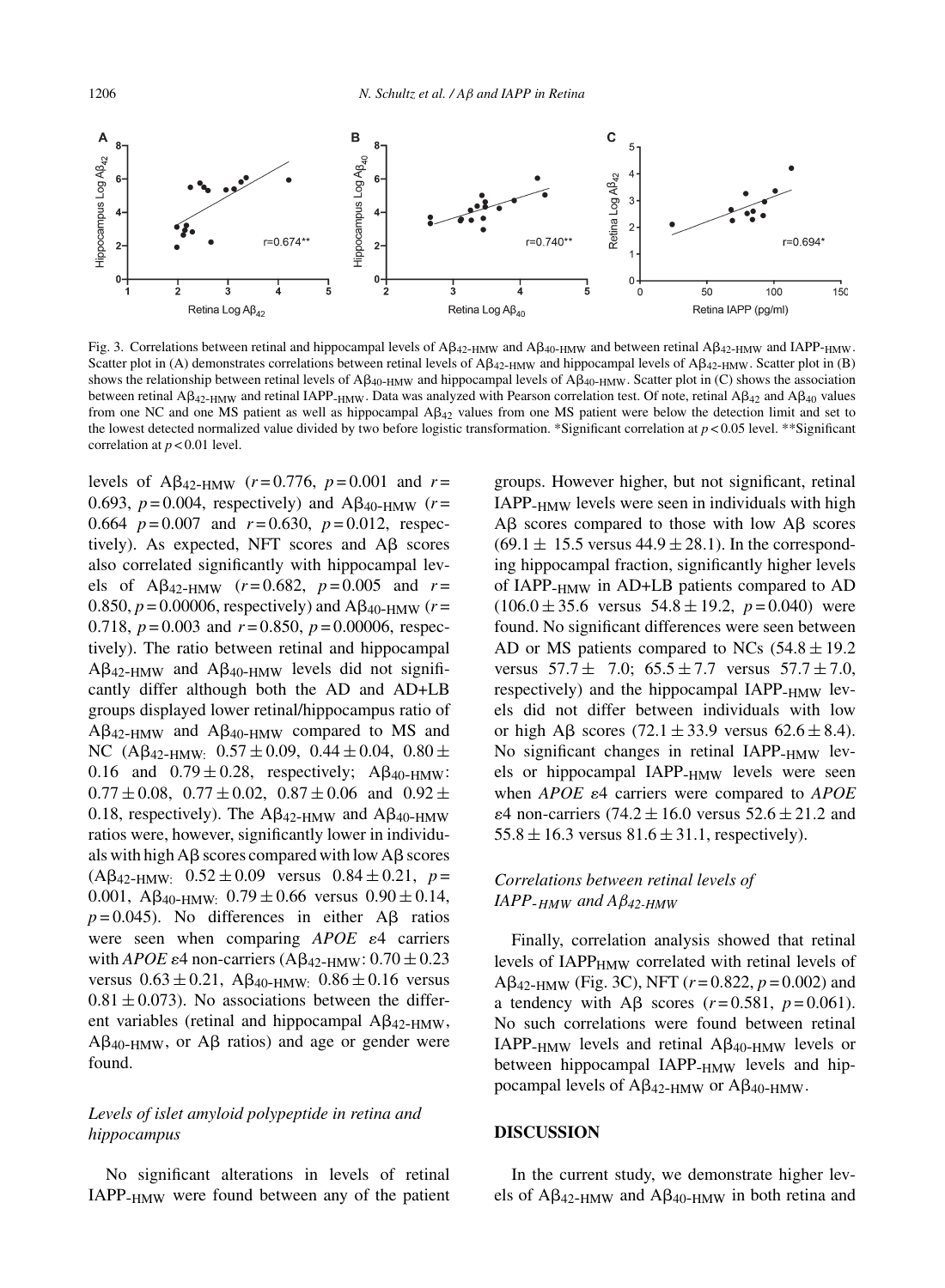hippocampus from individuals with high  $A\beta$  scores and individuals carrying the  $APOE$   $\varepsilon$ 4 allele. The retinal levels of both amyloid peptides correlated with hippocampal levels of the same as well as with neuropathological evaluations of NFT and  $A\beta$ . We also demonstrate a correlation between levels of  $A\beta_{42-HMW}$  and IAPP- $_{HMW}$  in the retina but not in the hippocampus. Retinal IAPP-<sub>HMW</sub> levels were higher in individuals with high  $\text{A}\beta$  scores and correlated positively with neuropathological assessments. No differences in hippocampal IAPP-HMW levels were seen and *APOE*  $\varepsilon$ 4 carriers did not show altered retinal or hippocampal IAPP- $_{\text{HMW}}$  levels.

The number of analyzed individuals in each group was small with only 4 individuals in the NC group, 4 individuals in the MS group, 3 individuals in the AD+LB group, and 5 individuals in the AD group. Such a small sample size can undeniably lead to both under and over interpretations of the results and it is important to emphasize that the study needs to be repeated in a larger group of individuals. To increase the power and reduce potential misinterpretations, we have chosen to group the individuals based on their neuropathological staging for  $\overrightarrow{AB}$  (high = stage C and low = stage O or A) instead of based on diagnosis and will in this discussion only reflect upon the results yielded after such grouping.

The analysis of hippocampal homogenates showed expected higher levels of  $A\beta_{40-HMW}$  and  $A\beta_{42-HMW}$ in individuals with high  $A\beta$  scores and individuals carrying the  $APOE \varepsilon 4$  allele, verifying that our tissue extraction and analysis is appropriate. Analysis of retinal samples further showed that individuals with high  $\text{A}\beta$  scores also had significantly higher retinal  $\text{A} \beta_{42\text{-HMW}}$  and  $\text{A} \beta_{40\text{-HMW}}$  levels, suggesting that individuals with high hippocampal  $\overrightarrow{AB}$  burden also have high levels of  $\text{A}\beta$  present in the retina. This idea was confirmed by our correlation analysis demonstrating an association between retinal and hippocampal  $\mathbf{A}\beta_{42-HMW}$  and  $\mathbf{A}\beta_{40-HMW}$  levels. It is thus plausible that accumulation of  $A\beta$  in retina can reflect the corresponding accumulation in the brain, as suggested previously [4, 7]. In the current study we chose to compare  $\text{A}\beta$  levels in retina with the same levels in hippocampus. The rationale for choosing this brain region for the comparison analysis is the notion that hippocampus is affected by AD pathology [13], which eventually leads to the characteristic memory loss seen in AD patients. Inarguable, it would be of interest to also compare retinal A $\beta$  levels with A $\beta$ levels in other brain regions affected by AD pathology (for example, precuneus which is affected by AD

at the earliest stages [14]) in order to further understand the temporal association between retina and brain accumulation of  $A\beta$ . Nevertheless, since the retinal  $A\beta_{42-HMW}$  and  $A\beta_{40-HMW}$  levels also correlated with NFT scores, it is tempting to speculate that retinal  $\mathsf{A}\beta$  reflects general  $\mathsf{A}\mathsf{D}$  pathology. This idea is supported by several transgenic AD mice studies demonstrating a correlation between increased disease progression and retinal plaque load/ $A\beta_{42}$  levels [4, 9, 15, 16]. A similar correlation between retinal A $\beta$  plaque load and AD severity has also been found in a human postmortem study [3].

The significant lower ratio of retinal and hippocampal A $\beta$ <sub>42-HMW</sub> and A $\beta$ <sub>40-HMW</sub> in individuals with high  $\text{A}\beta$  scores compared low  $\text{A}\beta$  scores suggests that  $\mathbf{A}\beta$  in the retina does not form high molecular weight structures proportional to similar formation in the hippocampus. We thus draw the conclusion that  $A\beta$  accumulates and possibly aggregates at a higher degree in hippocampus compared to retina.

Our study further showed that individuals carrying one or two  $APOE \epsilon 4$  alleles had significantly higher retinal levels of both  $A\beta_{42-HMW}$  and  $A\beta_{40-HMW}$ , a finding not previously reported. Interestingly, *APOE* has been shown to be important for vascular development and previous *in vivo* studies have demonstrated vascular and synaptic impairments in the retina of *APOE*  $\varepsilon$ 4 mice [17]. However, even though no histological differences in retina were seen between native *APOE*  $\varepsilon$ 4 or *APOE*  $\varepsilon$ 3 mice, the previous study showed that  $APOE \varepsilon_4$  mice have a stronger inflammatory response after laser driven injury compared to *APOE*  $\varepsilon$ 3 mice [18]. Although we can only speculate upon the significance of  $APOE \varepsilon_4$  in retinal A $\beta$  accumulation, it is most likely that retinal  $APOE \epsilon 4$ , just like brain  $APOE$   $\varepsilon$ 4, affects metabolism, aggregation and clearance of  $\text{A}\beta$  (for review, see [19]).

Previous experimental studies have shown that IAPP can seed  $\overrightarrow{AB}$  and thus the peptide has been suggested to be involved in  $\overrightarrow{AB}$  plaque formation in the brain of AD patients. We have previously shown increased levels of low molecular weight IAPP and decreased levels of high molecular weight IAPP in the retina of AD patients. The ELISA that we used in the former study detects only IAPP with an intact disulfide bond and a N-terminal amide group, i.e., the biologically active version of IAPP considered to be less prone to form toxic aggregates. In the current study, we instead used an EIA assay, where the IAPP in the samples competitively is bound to antibodies directed against both intact and modified versions of IAPP. Using this kit, we detected higher levels of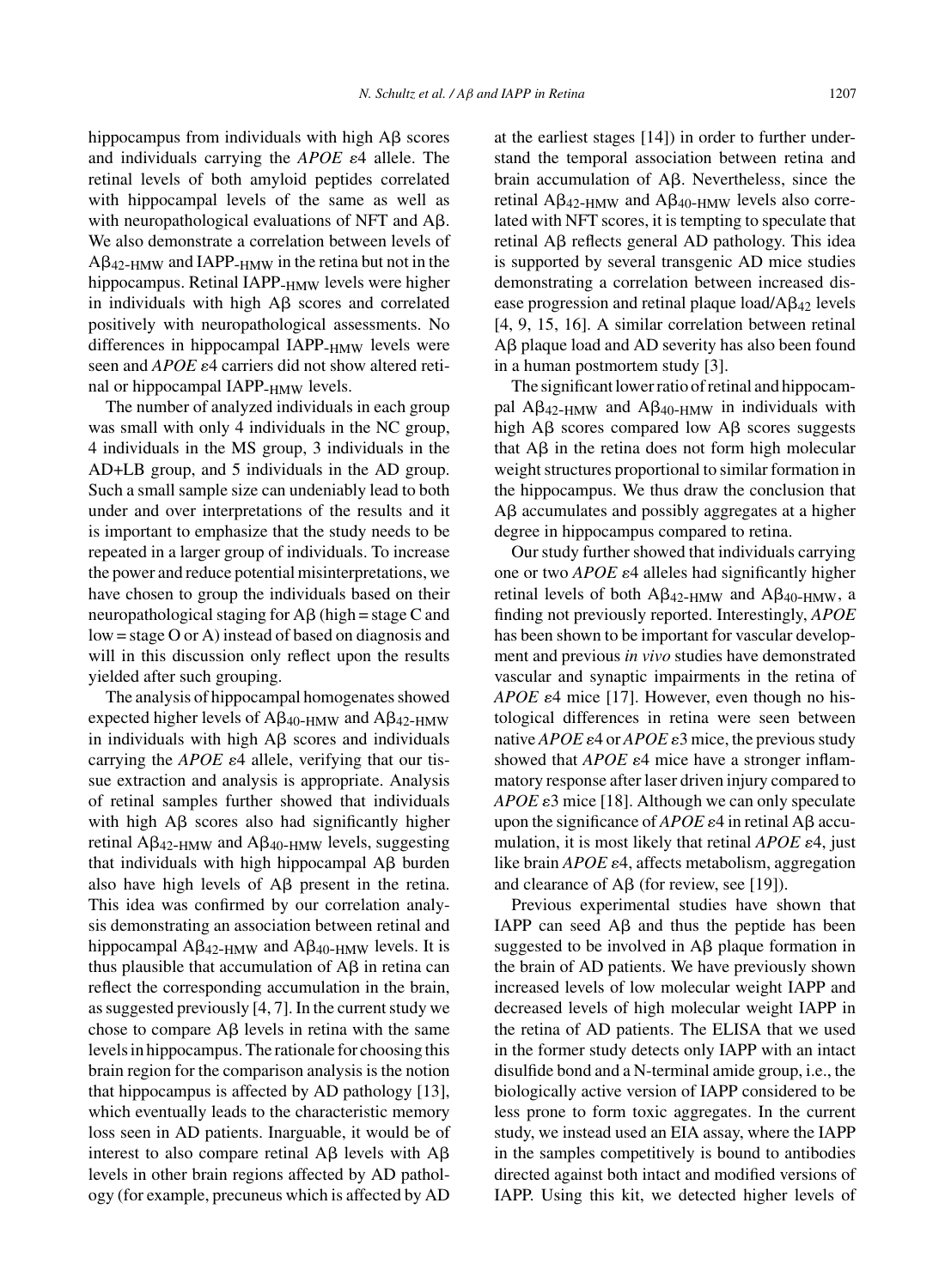retinal IAPP $_{\rm HMW}$  in individuals with high A $\beta$  scores, and moreover a correlation between these levels and retinal levels of  $A\beta_{42-HMW}$ . Since the  $A\beta_{-HMW}$  samples theoretically foremost contain aggregates as in plaques, we draw the conclusion that our results support the idea that IAPP is associated with  $\text{A}\beta$  plaque formation as previously suggested [20].

Although previous studies have demonstrated increased levels of IAPP in temporal cortex of AD patients [21, 22], we found no alterations in hippocampal IAPP-HMW levels in individuals with high  $A\beta$  scores and no correlations between levels of retinal IAPP-HMW and hippocampal IAPP-HMW. We did however notice a positive correlation between levels of retinal IAPP- $_{\text{HMW}}$  and NFT as well as A $\beta$  scores. These findings are in line with our previous study demonstrating unaltered hippocampal IAPP levels in AD patients, but positive correlations between retinal low molecular weight IAPP, NFT, and  $\overline{AB}$  scores. The results are interesting as they could indicate that the presence of IAPP and its impact on  $A\beta$  plaque formation differ between brain regions and that IAPP only (if any) plays a minor seeding role in hippocampus. If this holds true, the association between retinal IAPP levels and neuropathological assessments could indicate that IAPP along with retinal IAPP is increased in other brain areas of AD patients. Further studies on homogenates from different brain regions are however required to verify this hypothesis. Another possibility is that IAPP accumulation in retina precedes the same in hippocampus, but this idea goes against the hypothesis that IAPP is involved in  $A\beta$ plaque formation.

Finally, our study analyses levels of  $A\beta_{\rm HMW}$  in homogenates of retina and hippocampus and does thus not provide information regarding the cellular localization of the analyzed peptide. However, when collecting the retina, we were careful to not include the retinal pigment epithelium cell layer in the samples. We can thus conclude that the  $\text{A}\beta_{40}$  and  $\text{A}\beta_{42}$ levels found in our samples most likely represent intracellular or extracellular  $\overrightarrow{AB}$  in the retina and do not derive from amyloid depositions in drusen.

To conclude, our studies show that both  $A\beta_{40}$  and  $A\beta_{42}$  can be found in the human retina. They also indicate that elevated levels of high molecular weight  $A\beta_{40}$  and  $A\beta_{42}$  in hippocampus are associated with increased levels of the same in the retina, a finding supporting the idea that the retina can mirror senile plaque formation in the hippocampus. Moreover, since our studies also indicated that levels of  $A\beta_{42-HMW}$  are associated with *APOE*  $\varepsilon$ 4 and levels of  $IAPP<sub>HMW</sub>$ , we conclude that these two factors might be implicated in the accumulation of  $\text{A}\beta$  in the retina of individuals with high  $A\beta$  scores.

## **ACKNOWLEDGMENTS**

The authors thank Camilla Orbjörn (Lund University) for technical support and Henrietta M. Nielsen (Stockholm University and Roskilde University) for apolipoprotein E genotyping. The authors wish to thank the Swedish Research Council (MW), Ogonfonden (MW), Royal Physiographic Society ¨ of Lund (MW), Olle Engkvist foundation (MW, NS), Petrus and Augusta Hedlund foundation (MW), Swedish Dementia foundation (MW), *Å*hlén foundation, Crafoord foundation (MW), the Greta and Johan Kocks foundations (MW) for financially supporting this study.

Authors' disclosures available online [\(https://](https://www.j-alz.com/manuscript-disclosures/19-0868r1) [www.j-alz.com/manuscript-disclosures/19-0868r1\)](https://www.j-alz.com/manuscript-disclosures/19-0868r1).

## **REFERENCES**

- [1] London A, Benhar I, Schwartz M (2013) The retina as a window to the brain-from eye research to CNS disorders. *Nat Rev Neurol* **9**, 44-53.
- [2] Frost S, Kanagasingam Y, Sohrabi H, Vignarajan J, Bourgeat P, Salvado O, Villemagne V, Rowe CC, Macaulay SL, Szoeke C, Ellis KA, Ames D, Masters CL, Rainey-Smith S, Martins RN, AIBL Research Group (2013) Retinal vascular biomarkers for early detection and monitoring of Alzheimer's disease. *Transl Psychiatry* **3**, e233.
- [3] Koronyo Y, Biggs D, Barron E, Boyer DS, Pearlman JA, Au WJ, Kile SJ, Blanco A, Fuchs DT, Ashfaq A, Frautschy S, Cole GM, Miller CA, Hinton DR, Verdooner SR, Black KL, Koronyo-Hamaoui M (2017) Retinal amyloid pathology and proof-of-concept imaging trial in Alzheimer's disease. *JCI Insight* **2**, 93621.
- [4] Koronyo-Hamaoui M, Koronyo Y, Ljubimov AV, Miller CA, Ko MK, Black KL, Schwartz M, Farkas DL (2011) Identification of amyloid plaques in retinas from Alzheimer's patients and noninvasive in vivo optical imaging of retinal plaques in a mouse model. *Neuroimage* **54 Suppl 1**, S204-217.
- [5] den Haan J, Morrema THJ, Verbraak FD, de Boer JF, Scheltens P, Rozemuller AJ, Bergen AAB, Bouwman FH, Hoozemans JJ (2018) Amyloid-beta and phosphorylated tau in post-mortem Alzheimer's disease retinas. *Acta Neuropathol Commun* **6**, 147.
- [6] Chiquita S, Rodrigues-Neves AC, Baptista FI, Carecho R, Moreira PI, Castelo-Branco M, Ambrosio AF (2019) The retina as a window or mirror of the brain changes detected in Alzheimer's disease: Critical aspects to unravel. *Mol Neurobiol* **56**, 5416-5435.
- [7] La Morgia C, Ross-Cisneros FN, Koronyo Y, Hannibal J, Gallassi R, Cantalupo G, Sambati L, Pan BX, Tozer KR, Barboni P, Provini F, Avanzini P, Carbonelli M, Pelosi A, Chui H, Liguori R, Baruzzi A, Koronyo-Hamaoui M, Sadun